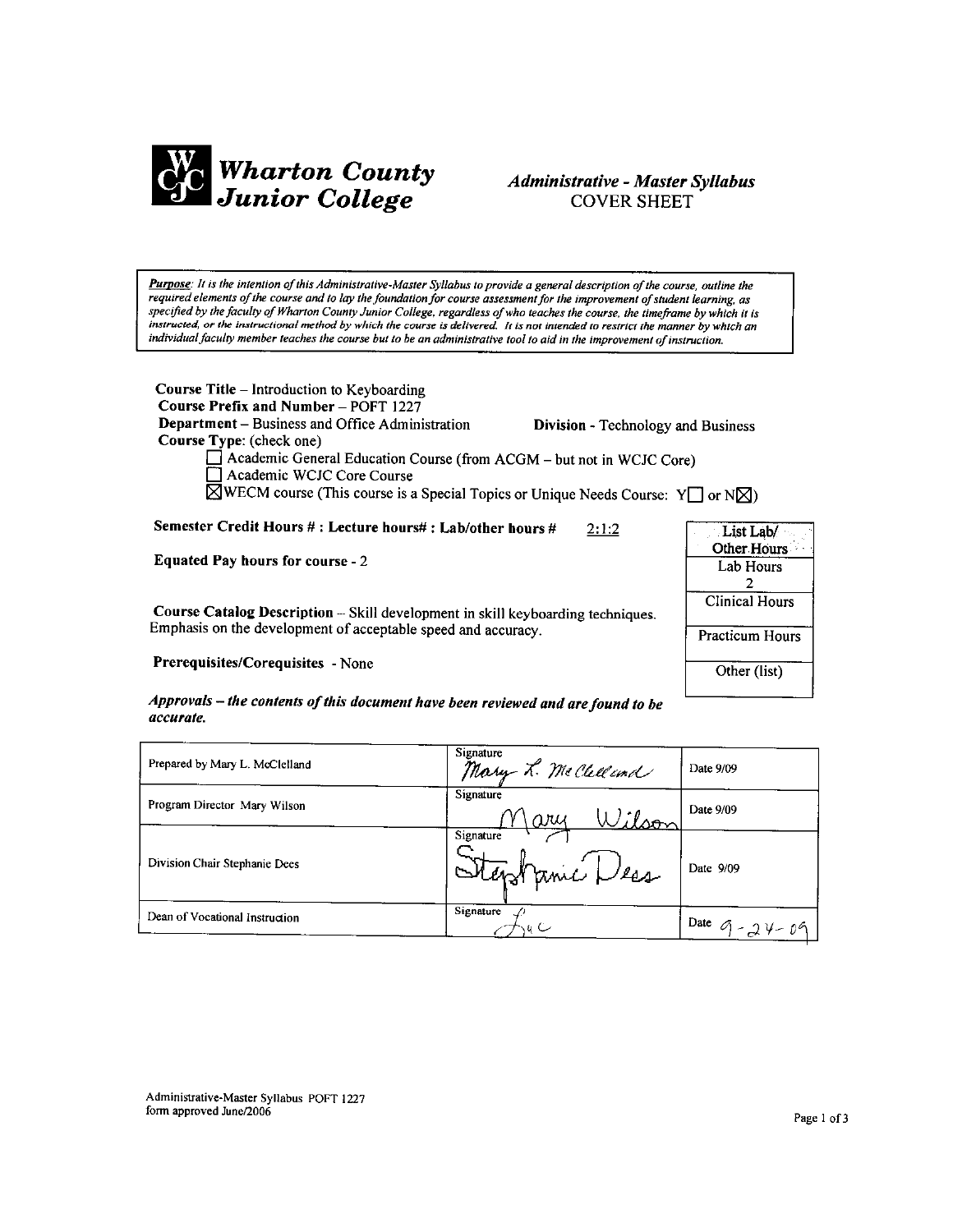

**I. Topical Outline** – Each offering of this course must include the following topics (be sure to include information regarding lab, practicum, clinical or other non lecture instruction):

*Upon successful completion of this course, the student will be able to:* 

- Identify parts of the keyboard/microcomputer.
- **Practice techniques of rapid key stroking and key shifting.**
- Practice good posture.
- **•** Demonstrate alpha pad mastery by means of the touch system.
- **•** Demonstrate numeric pad mastery by means of the touch system.

#### **II. Course Learning Outcomes**

| <b>Course Learning Outcome</b>                 | <b>Method of Assessment</b>                    |
|------------------------------------------------|------------------------------------------------|
| Accurately keyboard the alphabet, numbers, and | At least 90% of students will improve their    |
| symbol keys by touch with improved speed and   | alphabetic and numerical keyboarding skills by |
| accuracy.                                      | 10% as demonstrated on a pre- and post-test.   |

#### **III. Required Text(s), Optional Text(s) and/or Materials to be Supplied by Student.**

Required: *College Keyboarding*: Keyboarding Course, Lesson 1-25 by Van Huss, Forde, Woo. Cengage, ISBN: 978.053.873.0358. 17<sup>th</sup> edition, 2008. The textbook comes with a CD that the students can load into their computers at home in order to complete their homework.

## **IV. Suggested Course Maximum** - 22

**V. List any specific spatial or physical requirements beyond a typical classroom required to teach the course**. 22 computers with USB ports in the front, Laser printer, desks for the computers and printers, and internet access.